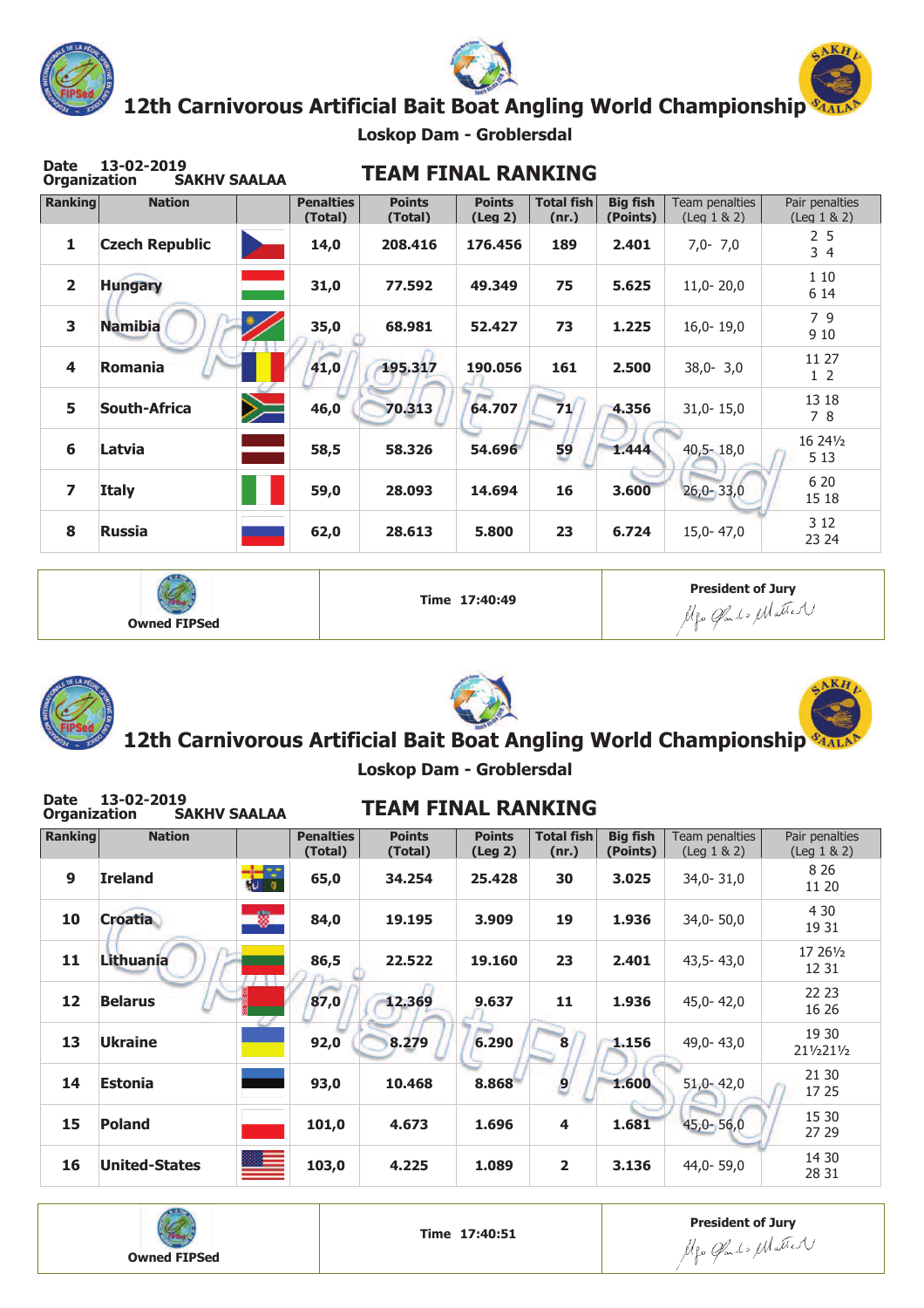

**Date 13-02-2019**





## **12th Carnivorous Artificial Bait Boat Angling World Championship**

**Loskop Dam - Groblersdal**

| Ranking        | Pair                                                        | <b>Nation</b>         | Legs<br>played | <b>Penalties</b><br>(Total) | <b>Points</b><br>(Total) | <b>Points</b><br>(Best leg) | <b>Points</b><br>$($ Leg 2 $)$ | <b>Total fish</b><br>(nr.) | Big fish<br>(Points) | <b>Penalties</b><br>$($ Leg $1 & 8 & 2)$ |
|----------------|-------------------------------------------------------------|-----------------------|----------------|-----------------------------|--------------------------|-----------------------------|--------------------------------|----------------------------|----------------------|------------------------------------------|
| 1              | (B)<br><b>Koudelka David</b><br>Koudelka Tomáš              | <b>Czech Republic</b> | $\overline{2}$ | 6,0                         | 106.103                  | 86.260                      | 86.260                         | 100                        | 2.401                | $2 - 4$                                  |
| $\overline{2}$ | (A)<br>Kolár Jakub<br><b>Hubka Jan</b>                      | <b>Czech Republic</b> | $\overline{2}$ | 8,0                         | 102.313                  | 90.196                      | 90.196                         | 89                         | 2.116                | $5 - 3$                                  |
| 3              | (A)<br><b>Sava Andrei</b><br><b>Spiac Emil Adrian</b>       | Romania               | $\overline{2}$ | 13,0                        | 98.942                   | 94.522                      | 94.522                         | 81                         | 2.500                | $11 - 2$                                 |
| 4              | (B)<br><b>Deák Ferenc</b><br>Hipszki Róbert                 | <b>Hungary</b>        | 2              | 15,0                        | 39.233                   | 22.618                      | 16.615                         | 40                         | 1.521                | $1 - 14$                                 |
| 5              | (A)<br>Oláh Peter<br><b>Tóth Laszlo</b>                     | <b>Hungary</b>        | $\overline{2}$ | 16,0                        | 38.359                   | 32.734                      | 32.734                         | $35 -$                     | 5.625                | $10 - 6$                                 |
| 6              | (B)<br><b>Klein Devin Dean</b><br><b>Bothma Charl Peter</b> | <b>Namibia</b>        | $\overline{2}$ | 16,0                        | 36.680                   | 26.615                      | 26.615                         | 39                         | 1.156                | $7 - 9$                                  |









### **12th Carnivorous Artificial Bait Boat Angling World Championship**

**Loskop Dam - Groblersdal**

| <b>Date</b>              | 13-02-2019<br><b>SAKHV SAALAA</b><br>Organization           |                     |   |                         |                             | <b>PAIR FINAL RANKING</b> |                             |                          |                            |                      |                                          |
|--------------------------|-------------------------------------------------------------|---------------------|---|-------------------------|-----------------------------|---------------------------|-----------------------------|--------------------------|----------------------------|----------------------|------------------------------------------|
| Ranking                  | Pair                                                        | <b>Nation</b>       |   | Legs<br>played          | <b>Penalties</b><br>(Total) | <b>Points</b><br>(Total)  | <b>Points</b><br>(Best leg) | <b>Points</b><br>(Leg 2) | <b>Total fish</b><br>(nr.) | Big fish<br>(Points) | <b>Penalties</b><br>$($ Leg $1 & 8 & 2)$ |
| $\overline{\phantom{a}}$ | (A)<br><b>Opperman Paul Stefanus</b><br><b>Visser Jaco</b>  | <b>Namibia</b>      |   | $\overline{2}$          | 19,0                        | 32.301                    | 25,812                      | 25.812                   | 34                         | 1.225                | $9 - 10$                                 |
| $\mathbf{R}$             | (A)<br><b>Gorny Jacek</b><br><b>Kurman Tomasz</b>           | <b>Ireland</b>      |   | $\overline{\mathbf{2}}$ | 19,0                        | 29.840                    | 21.914                      | 21.914                   | 25                         | 3.025                | $8 - 11$                                 |
| $\mathbf{Q}$             | (A)<br>Van Druten Emile Stephan<br><b>Nell Damon Travis</b> | <b>South-Africa</b> |   | $\overline{2}$          | 20,0                        | 35.777                    | 32.433                      | 32.433                   | 34                         | 4.356                | $13 - 7$                                 |
| 10                       | (A)<br><b>Rubenis Valters</b><br><b>Valters Roberts</b>     | Latvia              |   | 2                       | 21,0                        | 38.797                    | 36.128                      | 36.128                   | 39                         | 1.444                | $16 - 5$                                 |
| 11                       | (A)<br><b>Ferroni Samuele</b><br><b>Telese Alessio</b>      | <b>Italy</b>        |   | $\overline{2}$          | 21,0                        | 20.834                    | 11.463                      | 9.371                    | 10 <sub>1</sub>            | 3,600                | $6 - 15$                                 |
| 12                       | (A)<br><b>Kuzmic Hrvoje</b><br><b>Matijašic Mario</b>       | Croatia             | ۰ | $\overline{2}$          | 23,0                        | 19.195                    | 15.286                      | 3.909                    | 19                         | 1.936                | $4 - 19$                                 |
|                          |                                                             |                     |   |                         |                             |                           |                             |                          |                            |                      |                                          |

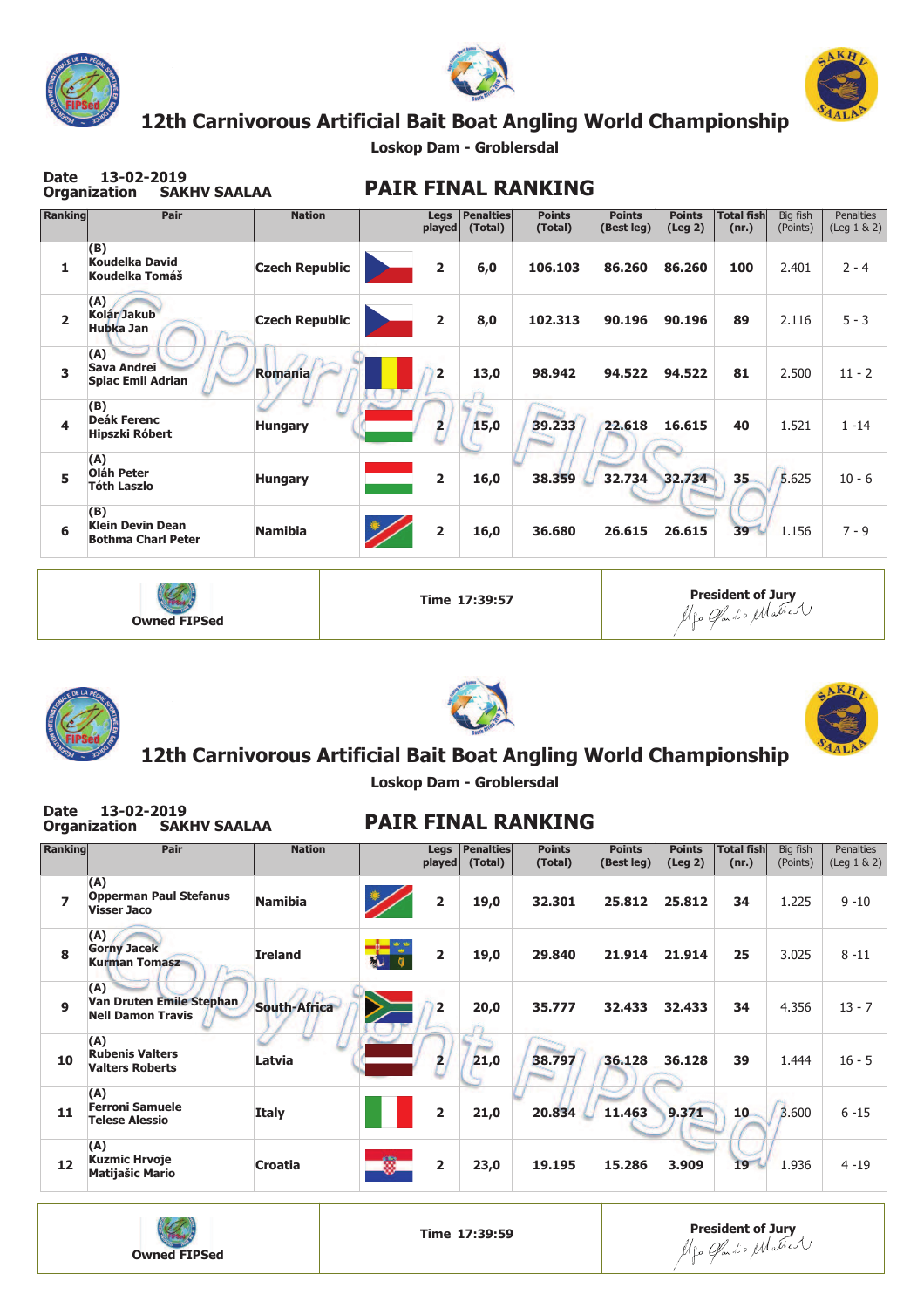

**Date 13-02-2019**





## **12th Carnivorous Artificial Bait Boat Angling World Championship**

**Loskop Dam - Groblersdal**

| Date    | 13-02-2019<br><b>SAKHV SAALAA</b><br><b>Organization</b>        |                     |                         |                             | <b>PAIR FINAL RANKING</b> |                             |                          |                            |                      |                                      |
|---------|-----------------------------------------------------------------|---------------------|-------------------------|-----------------------------|---------------------------|-----------------------------|--------------------------|----------------------------|----------------------|--------------------------------------|
| Ranking | Pair                                                            | <b>Nation</b>       | Legs<br>played          | <b>Penalties</b><br>(Total) | <b>Points</b><br>(Total)  | <b>Points</b><br>(Best leg) | <b>Points</b><br>(Leg 2) | <b>Total fish</b><br>(nr.) | Big fish<br>(Points) | <b>Penalties</b><br>$($ Leg $1 & 2)$ |
| 13      | (B)<br><b>Naude Wayne Andre</b><br><b>Feuth Norval</b>          | <b>South-Africa</b> | $\overline{2}$          | 26,0                        | 34.536                    | 32.274                      | 32.274                   | 37                         | 3.600                | $18 - 8$                             |
| 14      | (A)<br><b>Inozemtsey Vladimir</b><br><b>Sedletsky Stanislav</b> | <b>Russia</b>       | 2                       | 27,0                        | 22.189                    | 19.463                      | 2.726                    | 17                         | 6.724                | $3 - 24$                             |
| 15      | (B)<br><b>German Petre</b><br><b>German Eugen</b>               | Romania             | $\overline{2}$          | 28,0                        | 96.375                    | 95.534                      | 95.534                   | 80                         | 2.500                | $27 - 1$                             |
| 16      | (A)<br>Linkevicius Žilvinas<br><b>Laurutis Valdemaras</b>       | Lithuania           | $\overline{\mathbf{2}}$ | 29,0                        | 21.561                    | 19.160                      | 19.160                   | 22                         | 2.401                | $17 - 12$                            |
| 17      | (B)<br><b>Krylov Pavel</b><br><b>Dubrovsky Maksim</b>           | <b>Russia</b>       | $\overline{2}$          | 35,0                        | 6.424                     | 3.350                       | 3.074                    | 6                          | 1.225                | $12 - 23$                            |
| 18      | (B)<br><b>Draudins Egils</b><br><b>Lideris Peteris</b>          | Latvia              | 2                       | 37,5                        | 19.529                    | 18.568                      | 18.568                   | 20                         | 1.444                | $24\frac{1}{2} - 13$                 |
|         |                                                                 |                     |                         |                             |                           |                             |                          |                            |                      |                                      |

| <b>Owned FIPSed</b> | Time 17:40:00 | <b>President of Jury</b><br>Me Clarato Matter |
|---------------------|---------------|-----------------------------------------------|
|---------------------|---------------|-----------------------------------------------|







Penalties (Leg 1 & 2)

22 -16

21 -17

20 -18

19 -21½

14 -28

15 -29

#### **12th Carnivorous Artificial Bait Boat Angling World Championship**

**Loskop Dam - Groblersdal**

| Date           | 13-02-2019<br>Organization<br><b>SAKHV SAALAA</b>                   |                      | <b>PAIR FINAL RANKING</b> |                |                             |                          |                             |                                |                            |                      |  |  |
|----------------|---------------------------------------------------------------------|----------------------|---------------------------|----------------|-----------------------------|--------------------------|-----------------------------|--------------------------------|----------------------------|----------------------|--|--|
| <b>Ranking</b> | Pair                                                                | <b>Nation</b>        |                           | Legs<br>played | <b>Penalties</b><br>(Total) | <b>Points</b><br>(Total) | <b>Points</b><br>(Best leg) | <b>Points</b><br>$($ Leg 2 $)$ | <b>Total fish</b><br>(nr.) | Big fish<br>(Points) |  |  |
| 19             | (A)<br>Yurchanka Yury<br><b>Atrakhimovich Evgueni</b>               | <b>Belarus</b>       |                           | 2              | 38,0                        | 9.224                    | 7.648                       | 7.648                          | 8                          | 1.936                |  |  |
| 20             | (B)<br><b>Käpp Andrus</b><br><b>Padar Raigo</b>                     | <b>Estonia</b>       |                           | $\overline{2}$ | 38,0                        | 8.211                    | 6.611                       | 6.611                          | $\overline{ }$             | 1.600                |  |  |
| 21             | (B)<br>Di Nicolò Antonio<br><b>Napolitano Claudio</b>               | <b>Italy</b>         |                           | $\overline{2}$ | 38,0                        | 7.259                    | 5.323                       | 5.323                          | 6                          | 1.936                |  |  |
| 22             | (A)<br><b>Orlov Iurii</b><br>Shvabii Konstiantyn                    | <b>Ukraine</b>       |                           | $\overline{2}$ | 40,5                        | 5.134                    | 3.145                       | 3.145                          | 5                          | 1.156                |  |  |
| 23             | (A)<br><b>Keeney Josh</b><br><b>Schertz Nick</b>                    | <b>United-States</b> |                           | $\overline{2}$ | 42,0                        | 4.225                    | 3.136                       | 1.089                          | $\overline{2}$             | 3.136                |  |  |
| 24             | (B)<br><b>Romanczuk Marcin Tomasz</b><br><b>Mazur Sebastian Pio</b> | <b>Poland</b>        |                           | $\overline{2}$ | 44,0                        | 3.377                    | 2.977                       | 400                            |                            | 1.681                |  |  |

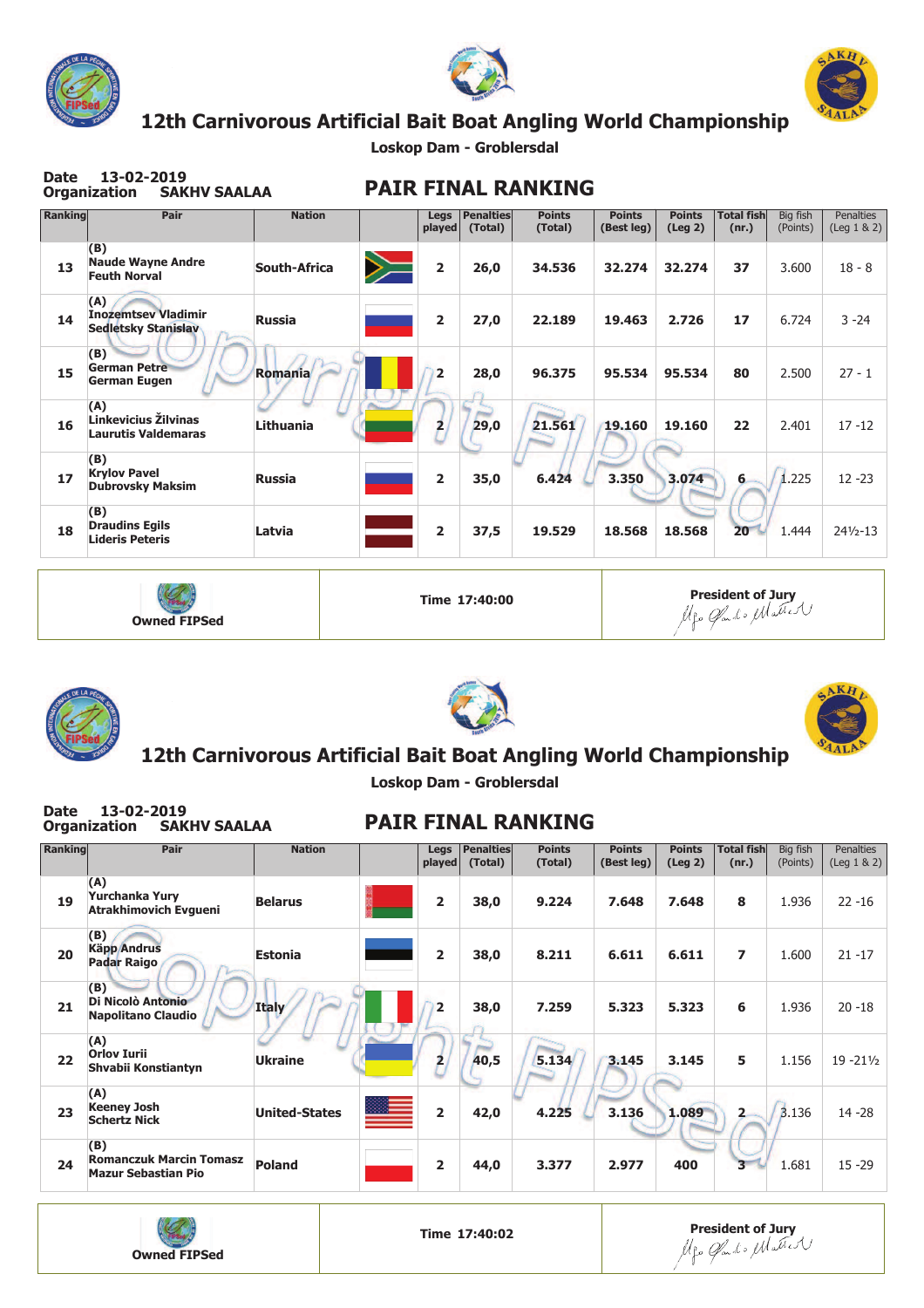





## **12th Carnivorous Artificial Bait Boat Angling World Championship**

**Loskop Dam - Groblersdal**

| Ranking | Pair                                                                  | <b>Nation</b>  | Legs<br>played | <b>Penalties</b><br>(Total) | <b>Points</b><br>(Total) | <b>Points</b><br>(Best leg) | <b>Points</b><br>(Leg 2) | <b>Total fish</b><br>(nr.) | Big fish<br>(Points) | <b>Penalties</b><br>$($ Leg $1 & 2)$ |
|---------|-----------------------------------------------------------------------|----------------|----------------|-----------------------------|--------------------------|-----------------------------|--------------------------|----------------------------|----------------------|--------------------------------------|
| 25      | (B)<br><b>Dennis David</b><br><b>Powell Steven</b>                    | <b>Ireland</b> | $\overline{2}$ | 46,0                        | 4.414                    | 3.514                       | 3.514                    | 5                          | 1.089                | $26 - 20$                            |
| 26      | (B)<br><b>Soglajev Alexey</b><br><b>Turkou Stanislau</b>              | <b>Belarus</b> | $\overline{2}$ | 49,0                        | 3.145                    | 1.989                       | 1.989                    | 3                          | 1.156                | $23 - 26$                            |
| 27      | (B)<br><b>Bychko Dmytro</b><br><b>Liebiediev Andrii</b>               | <b>Ukraine</b> | $\overline{2}$ | 51,5                        | 3.145                    | 3.145                       | 3.145                    | 3                          | 1.156                | $30 - 21\frac{1}{2}$                 |
| 28      | (A)<br><b>Jakobson Jaanus</b><br><b>Meier Martin</b>                  | <b>Estonia</b> | 2              | 55,0                        | 2.257                    | 2.257                       | 2.257                    | $\overline{2}$             | 1.296                | $30 - 25$                            |
| 29      | (A)<br><b>Zardzewialy Lukasz Piotr</b><br><b>Kubasiewicz Slawomir</b> | <b>Poland</b>  | $\overline{2}$ | 57,0                        | 1.296                    | 1.296                       | 1.296                    |                            | 1.296                | $30 - 27$                            |
| 30      | (B)<br><b>Diksas Nerijus</b><br>Prialgauskas Janas                    | Lithuania      | $\overline{2}$ | 57,5                        | 961                      | 961                         | $\mathbf 0$              |                            | 961                  | $26\frac{1}{2} - 31$                 |









### **12th Carnivorous Artificial Bait Boat Angling World Championship**

**Loskop Dam - Groblersdal**

| <b>Date</b> | 13-02-2019<br><b>Organization</b><br><b>SAKHV SAALAA</b> |                      |   |                |                      | <b>PAIR FINAL RANKING</b> |                             |                                |                            |                      |                               |
|-------------|----------------------------------------------------------|----------------------|---|----------------|----------------------|---------------------------|-----------------------------|--------------------------------|----------------------------|----------------------|-------------------------------|
| Ranking     | Pair                                                     | <b>Nation</b>        |   | Legs<br>played | Penalties<br>(Total) | <b>Points</b><br>(Total)  | <b>Points</b><br>(Best leg) | <b>Points</b><br>$($ Leg 2 $)$ | <b>Total fish</b><br>(nr.) | Big fish<br>(Points) | Penalties<br>$($ Leg $1 & 2)$ |
| 31          | (B)<br><b>Hanžekovic Mirko</b><br>Šimuncic Silvio        | Croatia              | ۰ | $\overline{2}$ | 61,0                 | $\mathbf 0$               | $\mathbf 0$                 | 0                              | $\mathbf 0$                | $\mathbf{0}$         | $30 - 31$                     |
| 31          | (B)<br><b>Wiesner Josh</b><br><b>Wilson Max</b>          | <b>United-States</b> |   | $\overline{2}$ | 61,0                 | $\mathbf 0$               | $\mathbf 0$                 | $\bf{0}$                       | $\mathbf 0$                | $\mathbf{0}$         | $30 - 31$                     |
|             |                                                          |                      |   |                |                      |                           |                             |                                |                            |                      |                               |
|             |                                                          |                      |   |                |                      |                           |                             |                                |                            |                      |                               |
|             |                                                          |                      |   |                |                      |                           |                             |                                |                            |                      |                               |
|             |                                                          |                      |   |                |                      |                           |                             |                                |                            |                      |                               |



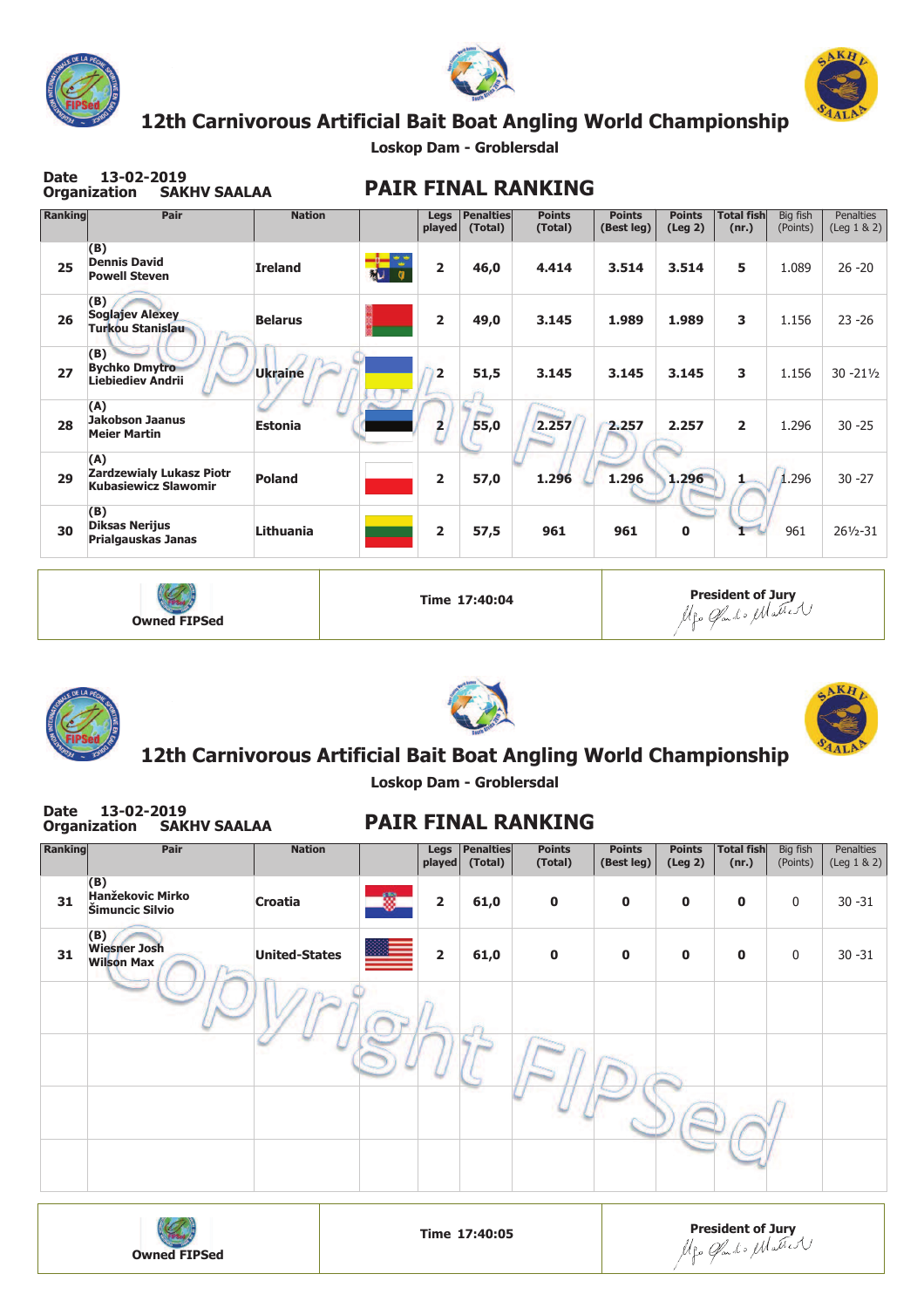





#### **Loskop Dam - Groblersdal Date 13-02-2019 12th Carnivorous Artificial Bait Boat Angling World . Championship**

| <b>Ranking</b> | Pair                                                        | <b>PAIR RANKING</b><br><b>Nation</b> | <b>Points</b><br>(Total) | Big fish<br>(Points) | <b>Notes</b> |
|----------------|-------------------------------------------------------------|--------------------------------------|--------------------------|----------------------|--------------|
| 1              | (B)<br><b>German Petre</b><br><b>German Eugen</b>           | Romania                              | 95.534                   | (2.500)              | 79           |
| $\overline{2}$ | (A)<br><b>Sava Andrei</b><br><b>Spiac Emil Adrian</b>       | <b>Romania</b>                       | 94.522                   | (2.500)              | 79           |
| 3              | (A)<br>Kolár Jakub<br><b>Hubka Jan</b>                      | <b>Czech Republic</b>                | 90.196                   | (2.116)              | 79           |
| 4              | (B)<br><b>Koudelka David</b><br>Koudelka Tomáš              | <b>Czech Republic</b>                | 86.260                   | (2.401)              | 79           |
| 5              | (A)<br><b>Rubenis Valters</b><br><b>Valters Roberts</b>     | Latvia                               | 36.128                   | (1.296)              | 37           |
| 6              | (A)<br><b>Oláh Peter</b><br><b>Tóth Laszlo</b>              | <b>Hungary</b>                       | 32.734                   | (1, 225)             | 34           |
| $\overline{ }$ | (A)<br>Van Druten Emile Stephan<br><b>Nell Damon Travis</b> | South-Africa                         | 32.433                   | (4.356)              | 31           |
|                |                                                             | <b>Time</b>                          | 17:38:36                 | president of Jury    |              |







#### **Loskop Dam - Groblersdal Date 13-02-2019 12th Carnivorous Artificial Bait Boat Angling World . Championship**

| <b>Organization</b> | <b>SAKHV SAALAA</b>                                         | <b>PAIR RANKING</b>       |                          |                      | Leg<br>$\overline{2}$ |
|---------------------|-------------------------------------------------------------|---------------------------|--------------------------|----------------------|-----------------------|
| <b>Ranking</b>      | Pair                                                        | <b>Nation</b>             | <b>Points</b><br>(Total) | Big fish<br>(Points) | <b>Notes</b>          |
| 8                   | (B)<br><b>Naude Wayne Andre</b><br><b>Feuth Norval</b>      | <b>South-Africa</b><br>ノー | 32.274                   | (3.600)              | 34                    |
| 9                   | (B)<br><b>Klein Devin Dean</b><br><b>Bothma Charl Peter</b> | <b>Namibia</b>            | 26.615                   | (1.089)              | 29                    |
| 10                  | (A)<br><b>Opperman Paul Stefanus</b><br><b>Visser Jaco</b>  | <b>Namibia</b>            | 25.812                   | (1.225)              | 27                    |
| 11                  | (A)<br><b>Gorny Jacek</b><br><b>Kurman Tomasz</b>           | <b>Ireland</b>            | 21.914                   | (1.296)              | 22                    |
| 12                  | (A)<br>Linkevicius Žilvinas<br><b>Laurutis Valdemaras</b>   | Lithuania                 | 19.160                   | (1.296)              | 21                    |
| 13                  | (B)<br><b>Draudins Egils</b><br><b>Lideris Peteris</b>      | Latvia                    | 18.568                   | (1, 444)             | 19                    |
| 14                  | (B)<br><b>Deák Ferenc</b><br>Hipszki Róbert<br>$-100$       | <b>Hungary</b>            | 16.615                   | (1.369)              | 19                    |



**President of Jury**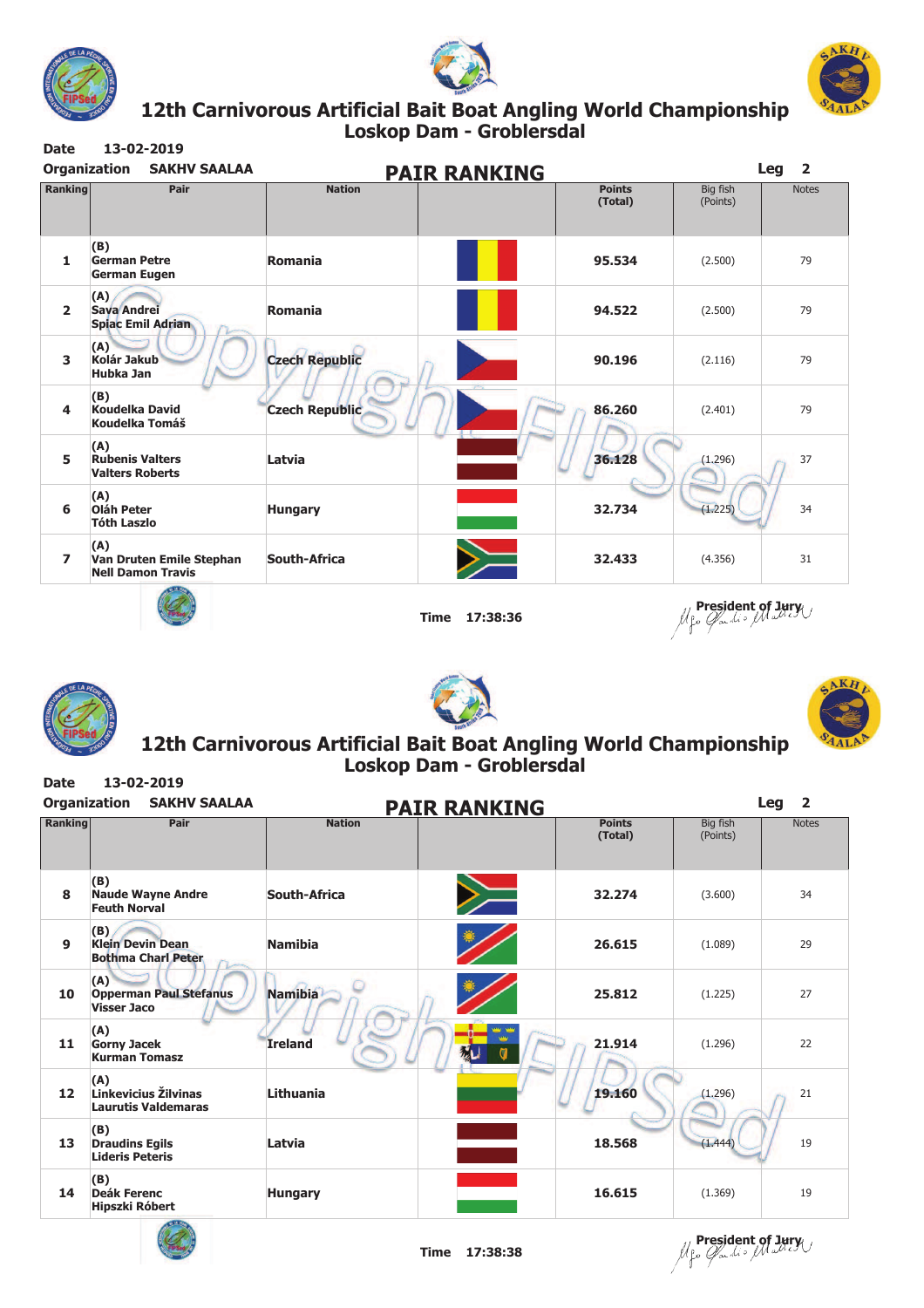





#### **Loskop Dam - Groblersdal Date 13-02-2019 12th Carnivorous Artificial Bait Boat Angling World . Championship**

| <b>SAKHV SAALAA</b>                                     |                                       |                          |                      | Leg<br>$\overline{2}$ |
|---------------------------------------------------------|---------------------------------------|--------------------------|----------------------|-----------------------|
| Pair                                                    | <b>Nation</b>                         | <b>Points</b><br>(Total) | Big fish<br>(Points) | <b>Notes</b>          |
| (A)<br><b>Ferroni Samuele</b><br><b>Telese Alessio</b>  | <b>Italy</b>                          | 9.371                    | (3.600)              | 5                     |
| (A)<br>Yurchanka Yury<br><b>Atrakhimovich Evgueni</b>   | <b>Belarus</b>                        | 7.648                    | (1.936)              | 6                     |
| (B)<br><b>Käpp Andrus</b><br><b>Padar Raigo</b>         | <b>Estonia</b>                        | 6.611                    | (1.225)              | 6                     |
| (B)<br>Di Nicolò Antonio<br><b>Napolitano Claudio</b>   | <b>Italy</b>                          | 5.323                    | (1.225)              | 5                     |
| (A)<br><b>Kuzmic Hrvoje</b><br><b>Matijašic Mario</b>   | Croatia                               | 3.909                    | (1.024)              | 4                     |
| (B)<br><b>Dennis David</b><br><b>Powell Steven</b>      | <b>Ireland</b>                        | 3.514                    | (1.089)              | $\overline{4}$        |
| (B)<br><b>Bychko Dmytro</b><br><b>Liebiediev Andrii</b> | <b>Ukraine</b>                        | 3.145                    | (1.156)              | 3                     |
|                                                         | <b>Organization</b><br><b>Ranking</b> |                          | <b>PAIR RANKING</b>  |                       |



**Time 17:38:40**

**President of Jury**







#### **Loskop Dam - Groblersdal Date 13-02-2019 12th Carnivorous Artificial Bait Boat Angling World . Championship**

| <b>Organization</b> | <b>SAKHV SAALAA</b>                                                   |                      | <b>PAIR RANKING</b>      |                      | Leg<br>$\overline{2}$ |
|---------------------|-----------------------------------------------------------------------|----------------------|--------------------------|----------------------|-----------------------|
| <b>Ranking</b>      | Pair                                                                  | <b>Nation</b>        | <b>Points</b><br>(Total) | Big fish<br>(Points) | <b>Notes</b>          |
| 21,5                | (A)<br><b>Orlov Iurii</b><br>Shvabii Konstiantyn                      | <b>Ukraine</b>       | 3.145                    | (1.156)              | 3                     |
| 23                  | (B)<br><b>Krylov Pavel</b><br><b>Dubrovsky Maksim</b>                 | <b>Russia</b>        | 3.074                    | (1.089)              | 3                     |
| 24                  | (A)<br><b>Inozemtsev Vladimir</b><br><b>Sedletsky Stanislav</b>       | <b>Russia</b>        | 2.726                    | (1.089)              | 3                     |
| 25                  | (A)<br><b>Jakobson Jaanus</b><br><b>Meier Martin</b>                  | <b>Estonia</b>       | 2.257                    | (1.296)              | $\overline{2}$        |
| 26                  | (B)<br><b>Soglajev Alexey</b><br><b>Turkou Stanislau</b>              | <b>Belarus</b>       | 1.989                    | (1.089)              | $\overline{2}$        |
| 27                  | (A)<br><b>Zardzewialy Lukasz Piotr</b><br><b>Kubasiewicz Slawomir</b> | <b>Poland</b>        | 1.296                    | (1.296)              | $\mathbf{1}$          |
| 28                  | (A)<br><b>Keeney Josh</b><br><b>Schertz Nick</b>                      | <b>United-States</b> | 1.089                    | (1.089)              | 1                     |



**President of Jury**